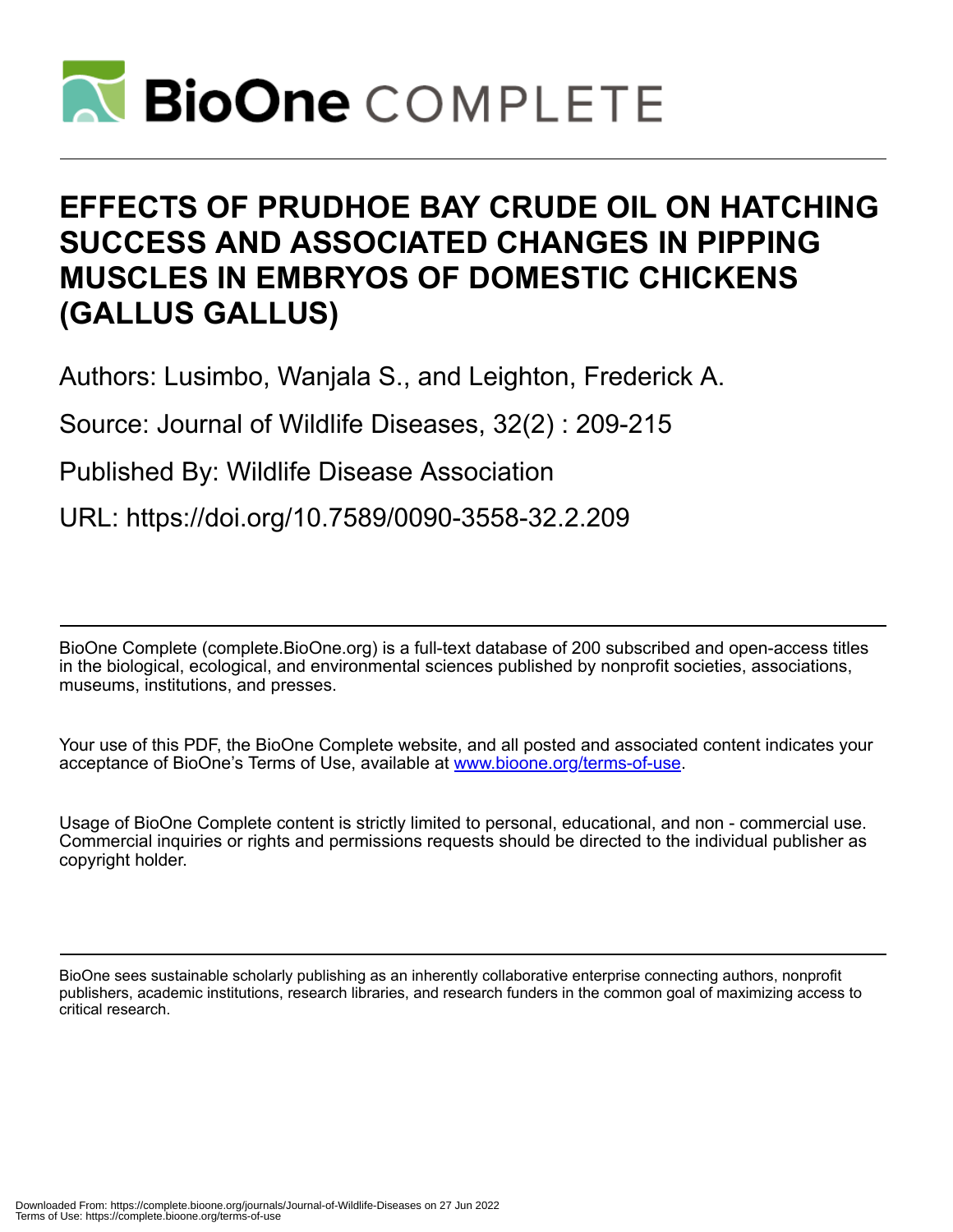# **EFFECTS OF PRUDHOE BAY CRUDE OIL ON HATCHING SUCCESS AND ASSOCIATED CHANGES IN PIPPING MUSCLES IN EMBRYOS OF DOMESTIC CHICKENS (GALLUS GALLUS)**

#### **Wanjala S. Lusimbo and Frederick A. Leighton**

Canadian Cooperative Wildlife Health Centre, Department of Veterinary Pathology, Western College of Veterinary Medicine, University of Saskatchewan, 52 Campus Drive, Saskatoon, Saskatchewan S7N 5B4 Canada

ABSTRACT: Fertile white leghorn chicken eggs were exposed to 0, 1, 2, 4, 6, 8 or 16  $\mu$ l of Prudhoe Bay Crude oil (PBCO) on day 9 of incubation. The effects of oil on pipping and hatching success, body weight gain after hatching, serum creatine kinase levels, and pathological changes in organ systems were assessed in embryos that had survived acute toxic effects and were alive on day 18 of incubation. Exposure to oil greatly reduced pipping and hatching success. Severe edema and hemorrhage in the pipping muscle, multifocal subcapsular hepatic necrosis, marked depletion of lymphocytes in the bursa of Fabricius with infiltration by heterophils, and occasional dorso-caudal subcutaneous edema were observed in treated embryos. Pipping muscles were heavier in oilexposed embryos. Embryos exposed to 4  $\mu$ l of PBCO had significantly reduced gain in body weight post-hatching. Serum creatine kinase levels were significantly elevated in the oil-exposed embryos only at the time of hatching. There was no evidence that exposure to oil caused degenerative changes in pipping muscle cells.

*Key words:* Chicken, embryo, Prudhoe Bay crude oil, toxicity, pipping muscle, hatching, crc atine kinase, experimental study.

### **INTRODUCTION**

The toxicity of crude petroleum oil to embryos of birds' eggs exposed during incubation is well known (Leighton, 1993). Spilled oil floats on marine or fresh water and is readily absorbed by the feathers of swimming or diving birds. Sublethal exter nal contamination of nesting birds can re sult in transfer of oil to the shell of the eggs during laying or incubation in sufficient quantities to cause overt toxicity and teratogenicity in embryos of various avian species (Hoffman, 1978, 1979 a, b; King and Lefever, 1979; Albers, 1980; Albers and Gay, 1982; Lewis and Malecki, 1984; Couillard and Leighton, 1990a). In previ ous studies, Couillard and Leighton (1989, 1990a, b) reported mortality and lesions in chicken embryos up to day eighteen of incubation. Complete hatching failure of embryos that were alive on the eighteenth day of incubation was observed in a subsequent experiment in this laboratory intended to assess survival of hatchlings from oil contaminated eggs (F. A. Leighton, unpubl.). We therefore designed an experiment to assess the effect of microliter  $(\mu l)$  quantities of Prudhoe Bay crude oil (PBCO) on late embryonic events and on pipping and hatching success, and to test the hypothesis that failure to hatch is associated with degenerative changes in pipping muscle cells.

#### **MATERIALS AND METHODS**

Two experiments were conducted. In both experiments, fertile white leghorn chicken *(Gallus gallus)* **eggs were** shipped from Key stone Hatchery, Niverville, Manitoba, Canada, within 2 days of collection. On arrival, eggs **were** kept at 4 C and turned twice daily for 2 days. Eggs then were removed from the cold room and allowed to stand for 4 hr at 24 C before being randomly set on trays in an incubator (Humidaire, New Madison, Ohio, USA), preset at a temperature of 37.5 C and 50 to 55% relative humidity. The eggs were turned automatically once per hour for 18 days of incubation, at which time the automatic turner was stopped, holding trays were kept horizontal and the relative humidity was increased to 65%-all to facilitate hatching. Infertile eggs and embryos with retarded development were identified by candling and re moved on days 6 and 9 of incubation, prior to application of PBCO.

In experiment 1, the viable embryos on the ninth day of incubation were randomly divided into six treatment groups of 53, 48, 47, 48, 48,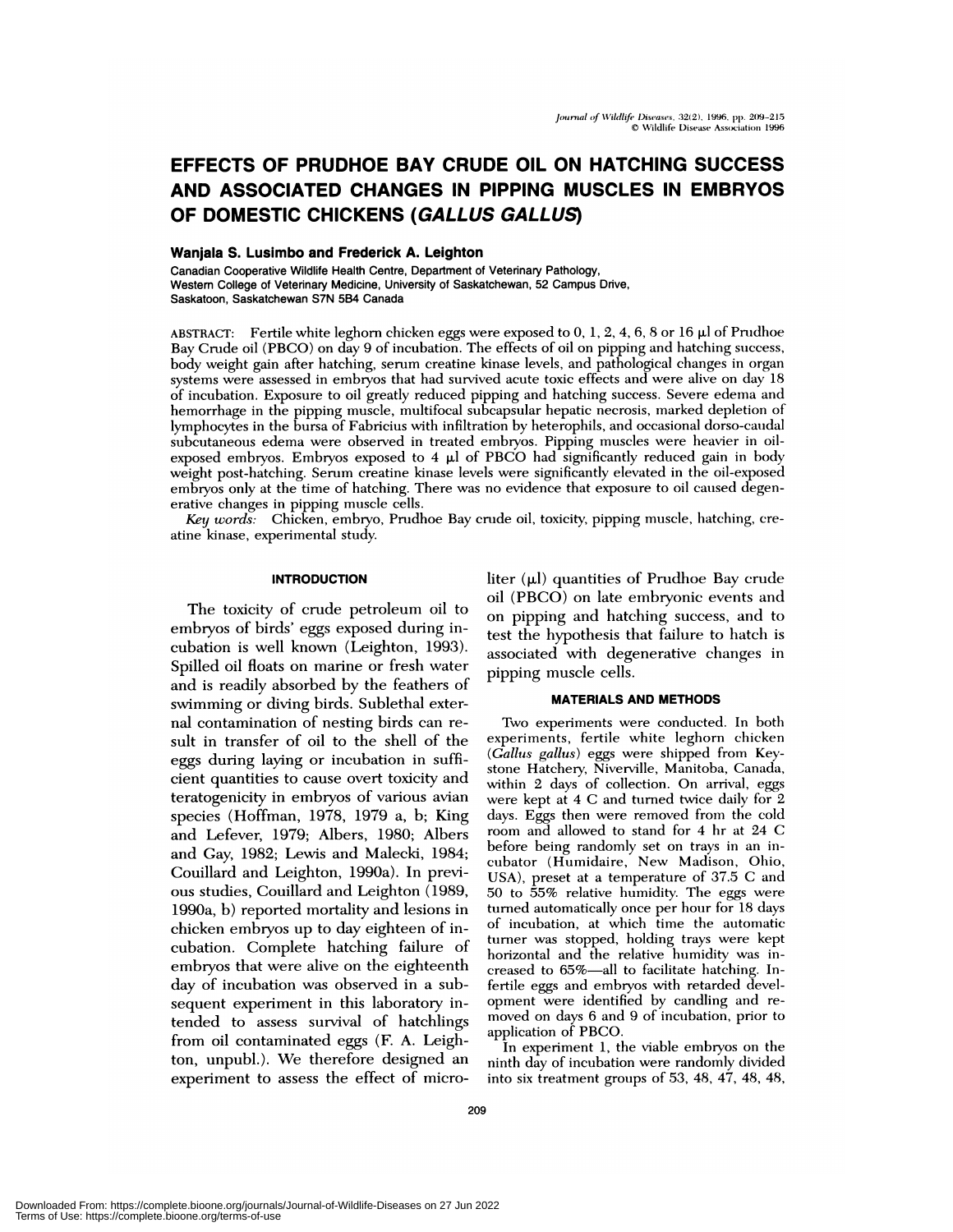|                              | Dose of Prudhoe Bay crude oil per egg $(\mu l)$ |         |         |            |                     |                     |  |  |
|------------------------------|-------------------------------------------------|---------|---------|------------|---------------------|---------------------|--|--|
|                              | $\theta$                                        |         | 2       |            | 8                   | 16                  |  |  |
| Alive on day 9 <sup>a</sup>  | 53                                              | 48      | 47      | 48         | 48                  | 48                  |  |  |
| Alive on day 18 <sup>b</sup> | 52 <sup>c</sup>                                 | 39      | 33      | 32         | 26                  | 21                  |  |  |
| Pipped                       | 51 $(98)^d$                                     | 37 (95) | 26 (79) | 25(78)     | 18(69)              | 5(24)               |  |  |
| Hatched                      | 46 $(88)^e$                                     | 36 (92) | 25(76)  | $19(59)^f$ | $1(4)$ <sup>t</sup> | $0(0)$ <sup>f</sup> |  |  |
| Pipped but died              | 0(0)                                            | 1(3)    | 1(3)    | 6(19)      | 17(65)              | 5(24)               |  |  |
| Unpipped                     | (2)                                             | 2(5)    | 7(21)   | 7(22)      | 8 (31)              | 16(79)              |  |  |

TABLE 1. Effect of Prudhoe Bay crude oil on the survival of chicken embryos and associated pathological changes, Experiment 1. Oil was applied on eggshell on Day 9 of incubation.

Embryos alive prior to exposure to oil.

<sup>b</sup> Total number of embryos that survived acute toxicity and were alive on day 18.

One embryo was euthanized on day 13 of incubation.

 $d$  Number of embryos (percent of those alive on day 18).

' Five embryos were euthanized immediately after pipping to serve as controls.

f Significantly  $(P < 0.002)$  different from the controls, by a chi square test.

48 eggs each. Each received 0, 1, 2, 4, 8 or 16  $\mu$ l of PBCO, respectively (Table 1). Oil was applied externally on the eggshell with a  $10\mu$ l Drummond microdispenser pipet (Model 210, Drummond Scientific Company, Broomall, Pennsylvania, USA) at a single location overlying a prominent chorio-allantoic membrane blood vessel. The oil was allowed to spread freely on the eggshell before re-incubation.

Eggs were candled to check for mortality on days 13 and 18 of incubation. Dead embryos were removed from each group and the num bers recorded. Five embryos were randomly identified from the control group and were enthanized using carbon dioxide as soon as each pipped. Shell and yolk sacs were removed and the embryos were fixed whole in 10% phosphate-buffered formalin (Lillie and Fullmer, 1976). These five embryos served as control embryos for histology. Pipping and hatching activities in each group were monitored and re corded at 4-hr intervals. Embryos that never pipped and those that pipped but died without hatching were removed from the eggshell on day 22 of incubation. These embryos were ex amined grossly, yolk sacs were removed and whole embryos were fixed in 10% buffered formalin. Fixed portions of liver, heart, spleen, kidney, lung, pipping muscle *(musculus corn plexus),* and bursa of Fabricius were trimmed and embedded in paraffin, sectioned at 5  $\mu$ m, and stained with hematoxylin and eosin  $(H\&E)$ for light microscopy. Von Kossa's stain was used on liver sections to detect mineralization (Lillie and Fullmer, 1976).

Hatchhings from each group were transferred to separate compartments of a brooder (Petersime Brood-unit, Petersime Incubator Company, Gettysburg, Ohio). Chicks were provided with chick and duck starter (Federated Cooperative, Saskatoon, Saskatchewan, Canada) and clean water ad libitum. Weights of each chick were taken once every week for 3 wk.

In Experiment 2, the eggs were divided into two groups of 60 (control) and 274 (oil-exposed). The same procedures and conditions were followed as in Experiment 1 up to day 9 of incubation. Fertile eggs in the larger group were treated externally with  $6 \mu l$  of PBCO on day 9 of incubation. Eggs were candled to re move and record dead embryos on days 13 and 18 of incubation. Ten embryos from each group were randomly selected and euthanized using carbon dioxide on day 18 of incubation, at pipping, at hatching, and 5 days post-hatching. Each embryo was weighed and blood was obtained by heart puncture for evaluation of serum creatine kinase (CK). The CK was assayed by a modified Oliver-Rosalki method (Dart CK (CPK)-NAC. 1988. Coulter No. 7546880. Coulter Electronic Inc., Hialeah, Florida, USA). Pipping muscle, gastrocnemius muscle, breast muscle, liver, and heart were fixed in Karnovsky's fixative (Karnovsky, 1965) for histopathology. Wet weights of pipping muscle and heart from each embryo were determined prior to fixation.

Differences in treatment effects for pipping and hatching rates were analyzed by a chisquare test. Dependence of total embryo mortality on dose of oil was assessed by regression analysis. Data for weight gains post-hatching were compared by a one way analysis of vari ance (ANOVA). Wet weights of pipping muscle, ratios of pipping muscle to body weight, and serum creatine kinase were compared by unpaired t-tests (Statworks Program, Calabasas, California, USA). The results were considered significant at  $P \leq 0.05$ .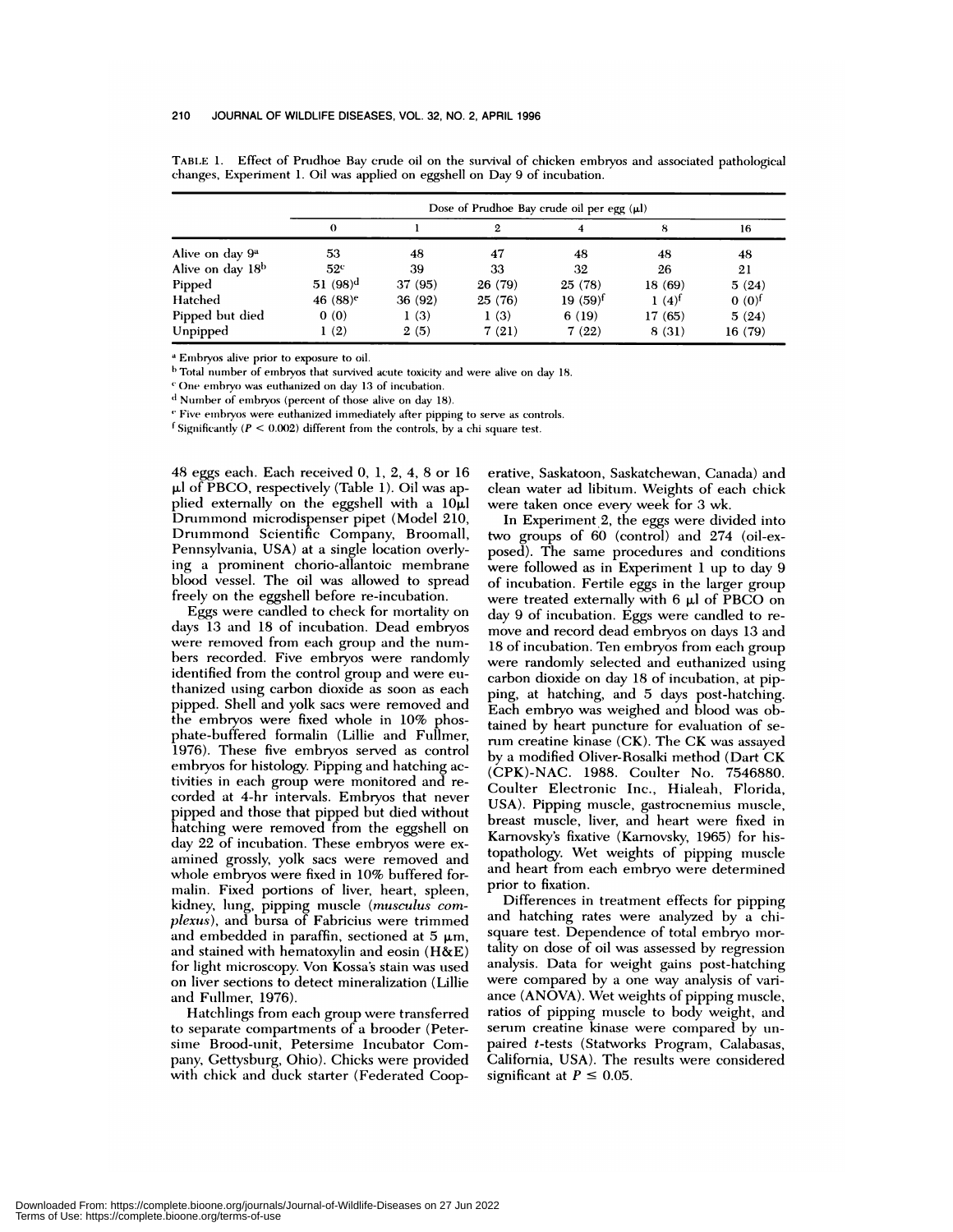|                                        |          |      |              | Dose of PBCO $(\mu l)$ |       |       |
|----------------------------------------|----------|------|--------------|------------------------|-------|-------|
|                                        | $\Omega$ |      | $\mathbf{2}$ | 4                      | 8     | 16    |
| Pathological changes                   |          |      |              |                        |       |       |
| Hepatic necrosis                       | $0(6)^a$ | 1(3) | 1(5)         | 5(15)                  | 7(24) | 6(19) |
| Lymphoid atrophy in bursa of Fabricius | 1 (6)    | 1(3) | 2(5)         | 5(15)                  | 5(24) | 3(19) |
| Subcutaneous edema                     | 0(6)     | 2(3) | 0(5)         | 5(15)                  | 0(24) | 0(19) |
| <b>Malposition</b>                     | 1(6)     | 0(3) | 3(5)         | 3(15)                  | 3(24) | 1(19) |

TABLE 2. Pathological changes in chicken embryos exposed to Pnidhoe Bay crude oil (PPCO), Experiment 1.

<sup>a</sup> Number of embrvos affected (number examined)

#### **RESULTS**

In Experiment 1, continuous embryo mortality was noted throughout the period after oil exposure, including during the hatching period in embryos known to have been alive on the eighteenth day of incubation. Mortality increased with increasing dose of PBCO (Table 1). The *r2* for re gression analysis of total mortality to dose was  $0.71$   $(P = 0.022)$ . Hatchability and pipping rates decreased with increasing dose of PBCO (Table 1).

A small proportion of embryos that nev er pipped were malpositioned with the head at the narrow end of the eggshell (Table 2). Some embryos that never hatched had grossly visible, irregular pale zones at the margins of the liver which histologically corresponded to subcapsular multifocal to locally extensive areas of hepatic necrosis with mineralisation (Table 2). Large fluid-filled subcutaneous vesicles on the right dorso-caudal aspect were observed in 5% and 16% of embryos dosed with 1  $\mu$  and 2  $\mu$ l of PBCO, respectively. The bursa of Fabricius from treated em bryos had markedly depleted lymphoid tis sue in the plicae with infolding of the lining epithelium and infiltration of interstitium by moderate numbers of heterophils (Table 2). Embryos that died within the eggshell had advanced autolysis which hampered assessment of lesions.

Weight gain in chicks during 3 wk posthatching could only be assessed in chicks from groups that received  $0$  to  $4 \mu$ l PBCO (Table 3). It was slightly but significantly lower in chicks from eggs exposed to  $4 \mu l$ of PBCO.

In Experiment 2, marked edema and hemorrhage in and around the pipping muscle from oil-exposed embryos was noted (Fig. la, b). Based on histological ex amination, these pipping muscles had only very sparse, multifocal segmental fragmentation and occasional vacuolation of mus-

|                             | Dose of PBCO (ul)      |                 |                 |                    |  |  |
|-----------------------------|------------------------|-----------------|-----------------|--------------------|--|--|
|                             | $\theta$               |                 | 2               | 4                  |  |  |
| Number successfully hatched | 46                     | 36              | 23              | 19                 |  |  |
| Stage of development        |                        |                 |                 |                    |  |  |
| Week 1                      | $46.4 \pm 0.5^{\circ}$ | $45.7 \pm 0.7$  | $44.0 \pm 0.8$  | $42.6 \pm 0.9$     |  |  |
| Week 2                      | $103.2 \pm 1.4$        | $97.4 \pm 1.5$  | $96.9 \pm 1.7$  | $88.8 \pm 3.0$     |  |  |
| Week 3                      | $172.7 \pm 2.6$        | $165.1 \pm 2.6$ | $171.8 \pm 3.0$ | $153.5 \pm 3.6$    |  |  |
| Mean weight gain $(g)$      | 126.1                  | 119.4           | 127.8           | 110.9 <sup>b</sup> |  |  |
| Relative weight gain $(\%)$ | 100                    | 95              | 101             | 88                 |  |  |

**TABI.E** 3. Body weights (g) of white leghorn chicks that hatched after exposure to Pruclhoe Bay crude oil (PBCO) on day 9 of incubation, Experiment 1.

 $a$  Mean  $\pm$  SE.

 $b$  significantly  $(P \le 0.05)$  different from control.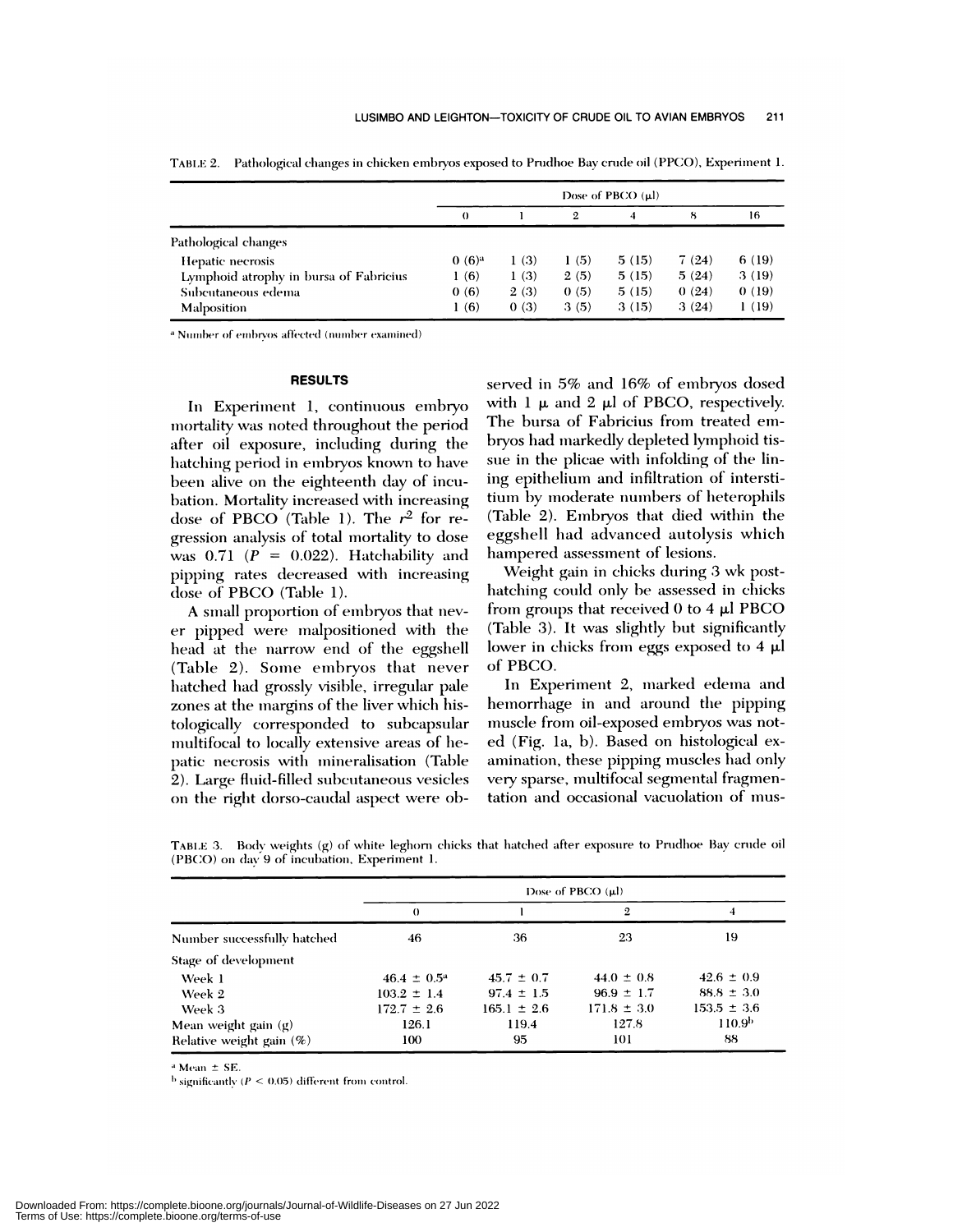

FIGURE 1. Pipping muscle. A control embryo is shown in Figure 1a: note less prominent pairs of pipping muscles with scant edema fluid. An oil-exposed embryo is shown in Figure 1b; note swollen dark pipping muscles with gelatinous material between the two muscle pairs and subcutaneous tissue. Scale is in nim.

cle fibers (Fig. 2). No edema or hemorrliage were evident in breast and gastroc nemius muscles or heart, or in any muscle of control embryos. Mean pipping muscle wet weight and relative muscle weight (muscle weight/total body weight) were significantly  $(P < 0.05)$  higher in oil-exposed embryos than in the control group during pipping (Table 4). The mean relative weight of pipping muscle was significantly  $(P < 0.05)$  greater in oiled groups than in controls on day 18 of incubation, at pipping, at hatching, and at 5 days posthatching (Table 4). Levels of serum CK were elevated in oil-treated embryos only at hatching (Table 5). The range of CK values was very wide in both groups. Subcapsular hepatic necrosis with mineralization observed in oil-exposed embryos in experiment 1 was also present in treated embryos in experiment  $2$  (Table 4). The lesions were still observable at the termination of the experiment, 5 days posthatching.

## **DISCUSSION**

Exposure of' chicken embryos to PBCO caused dose-related mortality throughout the period from the ninth day of incubatioui to hatching. Between 6 and **44%** of' total mortality in oil-exposed embryos oc-



FIGURE 2. A cross section of 1b; occasional vacuolation of the sarcoplasm of muscle fibers is shown.  $H\&E.$  Bar = 100  $\mu$ m.

curred after day 18 of incubation, associated with failure to pip or to crack the shell post-pipping to enter the climax stage of hatching. A dose of PBCO greater than 1  $\mu$ l caused significant ( $P < 0.002$ ) reductions in total hatching success (chi-square test). This is in agreement with earlier reports about crude petroleum oil embryotoxicity (Lewis and Malecki, 1984). The low hatchability in oil-exposed chicken embryos that were alive on day 18 of incubation was caused in large part by mortality associated with failure to pip and with increased mortality after pipping. The highest mortality after pipping was in embryos exposed to  $8 \mu$ l of PBCO, while 16 p.1 caused the highest percentage of unpipped, dead-in-shell embryos (Table 1).

Subcapsular hepatic necrosis observed in some embryos exposed to PBCO is in agreement with previous reports (Couillard and Leighton, 1989, 1990a, b) and still was evident 5 days post-hatching (Table 3).

The hatching process entails a series of complex and coordinated, embryological, biological, and mechanical events which must occur at the proper place and time during embryonic life for successful emergence from the shell (Oppenheim, 1973). Pre-hatching activities in chickens **com** mence around day 16 of incubation with appearance of a behavioral pattern characterized by smooth, coordinated tonic movements (Oppenheim, 1973). For suc-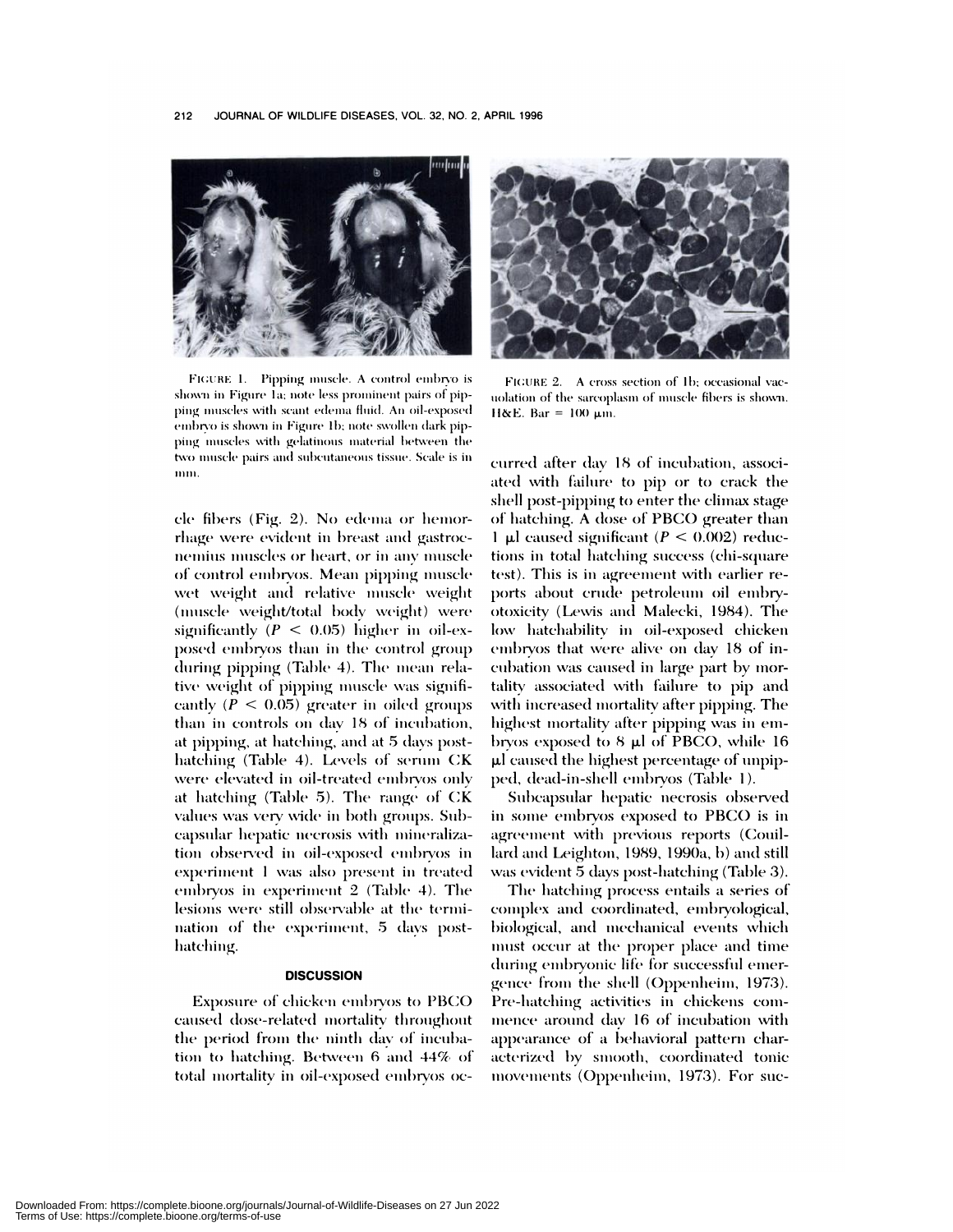| Stage of<br>development | <b>PBCO</b><br>$(\mu l)$ | Number<br>tested | Mean body<br>weight $(g)$ | Mean pipping<br>muscle wet $wt(g)$ | Mean relative<br>pipping $m.wt$ ( $g/g$ ) <sup>a</sup> | Hepatic<br>necrosis <sup>b</sup> |
|-------------------------|--------------------------|------------------|---------------------------|------------------------------------|--------------------------------------------------------|----------------------------------|
| Day 18                  | 0                        | 10               | $29.1 \pm 0.4^{\circ}$    | $0.377 \pm 0.010$                  | $0.013 \pm 0.000$                                      | $\theta$                         |
|                         | 6                        | 10               | $28.2 \pm 0.7$            | $0.432 \pm 0.020$                  | $0.015 \pm 0.002$                                      | 4                                |
| At pipping              | 0                        | 10               | $38.4 \pm 0.6$            | $0.561 \pm 0.040$                  | $0.015 \pm 0.001$                                      | $\theta$                         |
|                         | 6                        | 10               | $37.8 \pm 1.5$            | $0.903 \pm 0.080$ <sup>d</sup>     | $0.024 \pm 0.002$ <sup>d</sup>                         | 4                                |
| Pipped/died             | $\bf{0}$                 | 10               | $38.4 \pm 0.6$            | $0.561 \pm 0.040$                  | $0.015 \pm 0.001$                                      | $\theta$                         |
|                         | 6                        | 10               | $39.1 \pm 1.0$            | $1.321 + 0.060d$                   | $0.034 \pm 0.001$                                      | 3                                |
| At hatching             | $\bf{0}$                 | 10               | $39.6 \pm 1.0$            | $0.503 \pm 0.030$                  | $0.013 \pm 0.001$                                      | $\theta$                         |
|                         | 6                        | 10               | $38.7 \pm 0.6$            | $0.726 \pm 0.010$                  | $0.019 \pm 0.003$ <sup>d</sup>                         | $\mathbf{2}$                     |
| 5 day post-hatching     | 0                        | 10               | $57.3 \pm 2.7$            | $0.167 \pm 0.010$                  | $0.003 \pm 0.000$                                      | $\theta$                         |
|                         | 6                        | 10               | $50.7 \pm 1.5$            | $0.183 \pm 0.010$                  | $0.004 \pm 0.000$ <sup>d</sup>                         |                                  |
|                         |                          |                  |                           |                                    |                                                        |                                  |

TABLE 4. Effect of Prudhoe Bay crude oil (PBCO) on pipping muscle wet weight (g) at various stages of chicken embryo development, Experiment 2. Embryos were exposed to PBCO onday 9 of incubation.

Muscle weight/total body weight.

<sup>b</sup> Number of embryos examined that had hepatic necrosis.

Mean *±* SE.

 $d$  Significantly  $(P < 0.05)$  different from control, t test.

cessful hatching, an embryo positions the head towards the air cell (large end of the eggshell), tucks the head under the right wing, penetrates shell membranes to initiate pulmonary respiration, pips and cracks the egg shell, and ultimately enters climax phase which ends with emergence from the shell (Hamilton, and Willier, 1952; Oppenheim, 1973). Membrane penetration, pipping, and cracking of the *egg* shell during climax are achieved by the egg tooth on the beak and the pipping muscle (Brooks and Garrett, 1970). These two embryonic structures usually are at their

TABLE 5. Serum creatine kinase concentration (IU/ I) in chicken embryos and hatchlings exposed to Prudhoe Bay crude oil (PBCO) on day 9 of incubation, Experiment 2.

|                          | Num-<br>ber<br>test- | Dose of PBCO (µl)                       |          |  |                                                |  |  |
|--------------------------|----------------------|-----------------------------------------|----------|--|------------------------------------------------|--|--|
|                          | ed                   |                                         | $\theta$ |  | 6                                              |  |  |
| Stage of development     |                      |                                         |          |  |                                                |  |  |
| Day 18                   | 10                   | $3.043 \pm 710^{\circ}$ 4.048 $\pm 744$ |          |  |                                                |  |  |
| At pipping               | 10                   | $2.315 \pm 690$ 4.717 $\pm$ 920         |          |  |                                                |  |  |
| At hatching<br>At 5 days | - 10                 |                                         |          |  | $1,692 \pm 281$ 5,704 $\pm$ 1,862 <sup>b</sup> |  |  |
| post-hatching 10         |                      |                                         |          |  | $3,243 \pm 811$ $1,924 \pm 310$                |  |  |

 $^a$  Mean  $\pm$  SE.

test.  $<sup>b</sup>$  Significantly ( $P < 0.05$ ) different from the control group, t</sup> maximum sizes between days 17 and 20 of incubation, just prior to pipping (Brooks and Garrett, 1970). Therefore, malposition of the head at the narrow end of eggshell or damage or dysfunction of the pipping muscle or egg tooth may impair pipping, initiation of pulmonary respiration, cracking of the eggshell and subsequent hatching.

Severe edema and hemorrhage in the pipping muscle and overlying subcutaneous tissues were observed in oil-treated embryos that were alive on day 18 of incubation but which failed to hatch. The increase in vet weight of **pipping** muscles in oil-exposed embryos was attributable to this edema and hemorrhage. During nor mal hatching, the pipping muscle greatly enlarges from day 17 to 20 of incubation with mild physiological edema which cushions the muscle when pipping and cracking the eggshell (Rigdon et al., 1968; Ramachandran et al., 1969; Klicka and Kas-1970). Necrosis in the pipping muscle of chicks has been associated with failure of otherwise normal embryos to hatch (Rigdon et al., 1968). The marked edema vith hemorrhage, observed in oil-exposed embryos in this experiment, are evidence that this physiological process of enlargement and activity of the pipping muscle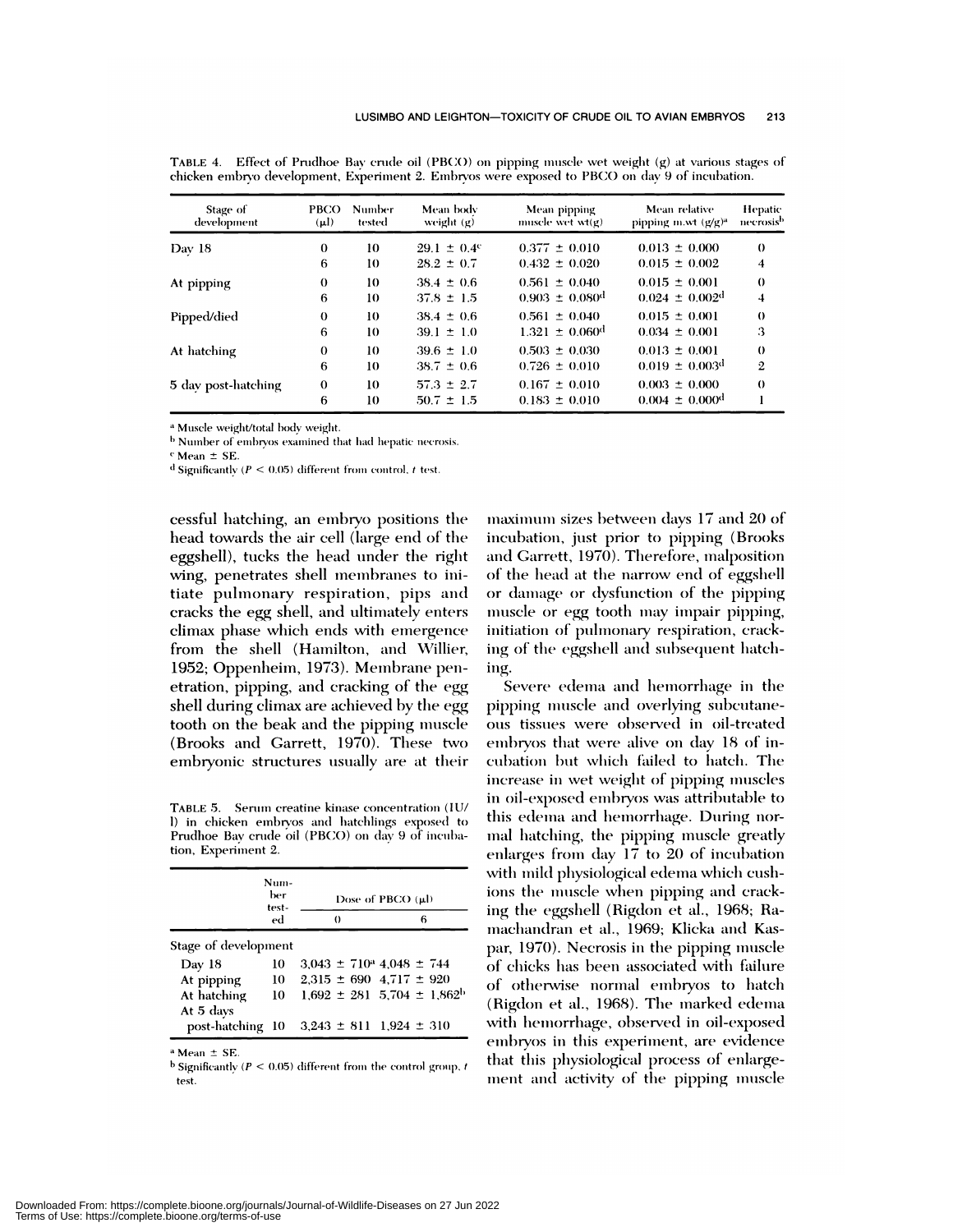was pathologically exaggerated in embryos exposed to oil.

Creatine kinase was elevated in oil-exposed embryos at hatching. However, there was wide variation in CK values within groups. Increases in serum CK levels commonly are associated with muscle injury (Anderson et al., 1976). However, the minimal muscle fiber degeneration observed histologically in these chicks at hatching may not have been sufficient to account for elevated CK values. Exercise and stress cause increases in serum CK levels in turkeys *(Meleagris gallopauo)* and lambs *(Ovis aries)* (Tripp and Schmitz, 1982; Boyd, 1983). Therefore, stress asso ciated! with increased but ineffective cx ertion of pipping muscles during hatching may explain the significant  $(P < 0.05)$  increase in CK levels noted only at hatching.

With the present study, we provide further evidence of the extreme toxicity of petroleum oil to avian embryos. High rates of mortality can occur during the hatching period in embryos that survive exposure to oil earlier in incubation. Our data do not support the hypothesis that failure to hatch is associated with degenerative changes in pipping muscle cells. The pathogenesis of failure to hatch in oil-exposed embryos remains unknown.

#### **ACKNOWLEDGEMENTS**

We thank Drs. G. A. Wobeser, J. H. L. Mills, and P. F. Flood for discussion and review of an earlier draft of this manuscript, and Mrs. L. Pura for her technical assistance. This project was supported by the Natural Sciences and Engineering Council of Canada, the Canadian International Development Agency, and the Gov eminent of Kenya.

#### **LITERATURE CITED**

- ALBERS, P. H. 1980. Transfer of crude oil from contamninated water to bird eggs. Journal of Envi ronmental Research 22: 307-317.
- , AND M. L. GAY. 1982. Unweathered and weathered aviation kerosene: Chemical characterization and effects on hatching success of ducks eggs. Bulletin of Environmental Contamination and Toxicology 28: 430-434.
- ANDERSON, P. H., S. BERRETT, AND D. S. P. PATTER-SON. 1976. The significance of elevated plasma

creatine phosphokinase activity in muscle dis eases of cattle. Journal of Comparative Pathology 86: 531-538.

- BOYD, J. W. 1983. The mechanism relating to increase in plasma enzymes and isoenzymes in diseases of animals. Veterinary Clinical Pathology 12: 9-24.
- BROOKS, W. S., AND S. E. GARRETT. 1970. The mechanism of pipping in birds. The Auk  $87:$ 458-466.
- **C0UILLARD, C.,** AN!) F A. LEIGhToN. 1989. Com parative pathology of Prudhoe Bay crude oil and inert shell sealant in chicken embryos. Fundamental and Applied Toxicology 13: 165-173.
- -, AND ———. 1990a. The toxicopathology of Prudhoe Bay crude oil in chicken embryos. Fun damental and Applied Toxicology 14: 30-39.
- , AND **.........** 1990b. Sequential study of the pathology of Prudhoe Bay crude oil in chicken embryos. Ecotoxicology and Environ mental Safety 19: 17-23.
- HAMILTON, H. L. AND B. H. WILLIER. 1952. Lillie's development of the chick: An introduction to embryology, 3rd ed. Holt, Rinehart and Winston, Inc., New York, New York, p. 374.
- **HOFFMAN,** D. J. 1978. Embrvotoxic effects of crude oil in mallard ducks and chicks. Toxicology and Applied Pharmacology 45: 183-190.
- 1979a. Embryotoxicity and teratogenic effects of crude oil on mallard embryos on day one of development. Bulletin of Environmental Contamination and Toxicology 22: 632-637.
- 1979b. Embryotoxic and teratogenic effects of petrolesim hydrocarbons in mallards. Journal of Toxicology and Environmental Health 5: 835-844.
- KARNOVSKY, M. J. 1965. A formaldehyde fixative of high osmolality for use in electron microscopy. Journal of Cell Biology 27: 137A.
- KING, K. A., AND C. A. LEFEyER. 1979. Effects of oil transferred from incubating gulls to their **eggs. Marine Pollution Bulletin 10: 319-321.**
- KLIcKA, J.,AND J. L. **KASPAR.** 1970. Changes in en zyme activities of hatching muscle of the chick (Gallus domesticus) during development. Comparative Biochemistry and Physiology 36: 803- 809.
- **LEIGhTON,** F. A. 1993. The toxicity of petroleum oil to birds. Environmental Reviews 1: 92-103.
- LEWIS, S. J. AND R. A. MALECKI. 1984. Effects of egg oiling on larid productivity and population dynamics. The Auk 101: 584-592.
- **LII.LIE, R. D.,** AND 11.M. FULLMER. 1976. Ilisto pathologic technic and practical histochemistry, 4th ed., McGraw Hill, New York, New York, pp. 29-35, 206, 208, 539-540.
- **OPPENIIEIM,** R. W. 1973. Prehatching and hatching behavior: Comparative and physiological considerations. *In* Behavioral embryology, C. Cotthieb